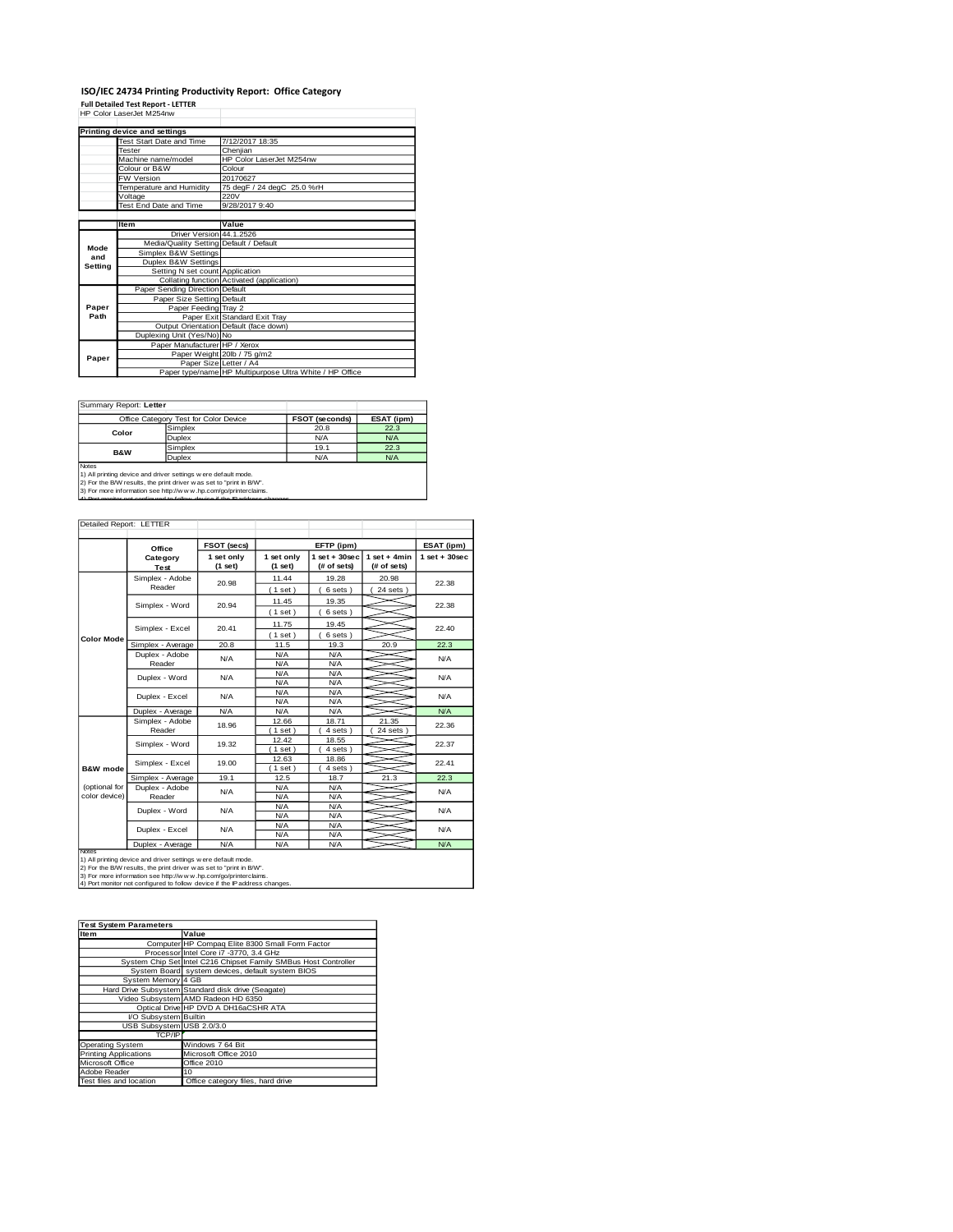# **ISO/IEC 24734 Printing Productivity Report: Office Category Full Detailed Test Report - A4** HP Color LaserJet M254nw

|         | HP Color Laser.Jet M254nw               |                                                         |
|---------|-----------------------------------------|---------------------------------------------------------|
|         | Printing device and settings            |                                                         |
|         | Test Start Date and Time                | 7/12/2017 18:35                                         |
|         | Tester                                  | Cheniian                                                |
|         | Machine name/model                      | HP Color LaserJet M254nw                                |
|         | Colour or B&W                           | Colour                                                  |
|         | <b>FW Version</b>                       | 20170627                                                |
|         | Temperature and Humidity                | 75 degF / 24 degC 25.0 %rH                              |
|         | Voltage                                 | 220V                                                    |
|         | Test End Date and Time                  | 9/28/2017 9:40                                          |
|         |                                         |                                                         |
|         | <b>Item</b>                             | Value                                                   |
|         | Driver Version 44.1.2526                |                                                         |
| Mode    | Media/Quality Setting Default / Default |                                                         |
| and     | Simplex B&W Settings                    |                                                         |
| Setting | Duplex B&W Settings                     |                                                         |
|         | Setting N set count Application         |                                                         |
|         |                                         | Collating function Activated (application)              |
|         | Paper Sending Direction Default         |                                                         |
|         | Paper Size Setting Default              |                                                         |
| Paper   | Paper Feeding Tray 2                    |                                                         |
| Path    |                                         | Paper Exit Standard Exit Tray                           |
|         |                                         | Output Orientation Default (face down)                  |
|         | Duplexing Unit (Yes/No) No              |                                                         |
|         | Paper Manufacturer HP / Xerox           |                                                         |
| Paper   |                                         | Paper Weight 20lb / 75 g/m2                             |
|         |                                         | Paper Size Letter / A4                                  |
|         |                                         | Paper type/name HP Multipurpose Ultra White / HP Office |

Summary Report: **A4**

|                                                                      | Office Category Test for Color Device                                       | <b>FSOT (seconds)</b> | ESAT (ipm) |  |  |  |
|----------------------------------------------------------------------|-----------------------------------------------------------------------------|-----------------------|------------|--|--|--|
| Colour                                                               | Simplex                                                                     | 21.7                  | 21.2       |  |  |  |
|                                                                      | Duplex                                                                      | N/A                   | N/A        |  |  |  |
| <b>B&amp;W</b>                                                       | Simplex                                                                     | 19.6                  | 21.2       |  |  |  |
|                                                                      | Duplex                                                                      | N/A                   | N/A        |  |  |  |
| <b>Notes</b>                                                         |                                                                             |                       |            |  |  |  |
| 1) All printing device and driver settings w ere default mode.       |                                                                             |                       |            |  |  |  |
| 2) For the B/W results, the print driver w as set to "print in B/W". |                                                                             |                       |            |  |  |  |
| 3) For more information see http://www.hp.com/go/printerclaims.      |                                                                             |                       |            |  |  |  |
|                                                                      | 4) Port monitor not configured to follow, device if the IP address changes. |                       |            |  |  |  |

| Detailed Report: A4            |                           |                       |                                                                                  |                                   |                                |                 |  |
|--------------------------------|---------------------------|-----------------------|----------------------------------------------------------------------------------|-----------------------------------|--------------------------------|-----------------|--|
|                                | Office                    | FSOT (secs)           |                                                                                  | EFTP (ipm)                        |                                | ESAT (ipm)      |  |
|                                | Category<br>Test          | 1 set only<br>(1 set) | 1 set only<br>(1 set)                                                            | $1$ set + $30$ sec<br>(# of sets) | $1 set + 4 min$<br>(# of sets) | $1$ set + 30sec |  |
|                                | Simplex - Adobe<br>Reader | 21.65                 | 11.08<br>(1 set)                                                                 | 18.43<br>6 sets)                  | 20.15<br>$23$ sets $)$         | 21.21           |  |
|                                | Simplex - Word            | 21.80                 | 11.00<br>(1 set)                                                                 | 18.44<br>6 sets)                  |                                | 21.20           |  |
| Colour                         | 21.40<br>Simplex - Excel  |                       | 11.21<br>(1 set)                                                                 | 18.26<br>6 sets)                  |                                | 21.19           |  |
| Mode                           | Simplex - Average         | 21.7                  | 11.0                                                                             | 18.3                              | 20.1                           | 21.2            |  |
|                                | Duplex - Adobe<br>Reader  | N/A                   | N/A<br>N/A                                                                       | N/A<br>N/A                        |                                | N/A             |  |
|                                | Duplex - Word             | N/A                   | N/A<br>N/A                                                                       | N/A<br>N/A                        |                                | N/A             |  |
|                                | Duplex - Excel            | N/A                   | N/A<br>N/A                                                                       | N/A<br>N/A                        |                                | N/A             |  |
|                                | Duplex - Average          | N/A                   | N/A                                                                              | N/A                               |                                | N/A             |  |
|                                | Simplex - Adobe<br>Reader | 19.15                 | 12.52<br>$1$ set $)$                                                             | 17.98<br>4 sets)                  | 20.27<br>23 sets 1             | 21.21           |  |
|                                | Simplex - Word            | 19.50                 | 12.30<br>17.86<br>(1 set)<br>4 sets)<br>17.89<br>12.08<br>$1$ set)<br>$4 sets$ ) |                                   |                                | 21.19           |  |
| <b>B&amp;W</b> mode            | Simplex - Excel           | 19.87                 |                                                                                  |                                   |                                | 21.20           |  |
|                                | Simplex - Average         | 19.6                  | 12.3                                                                             | 17.9                              | 20.2                           | 21.2            |  |
| (optional for<br>color device) | Duplex - Adobe<br>Reader  | N/A                   | N/A<br>N/A                                                                       | N/A<br>N/A                        |                                | N/A             |  |
|                                | Duplex - Word             | N/A                   | N/A<br>N/A                                                                       | N/A<br>N/A                        |                                | <b>N/A</b>      |  |
|                                | Duplex - Excel            | N/A                   | N/A<br>N/A                                                                       | N/A<br>N/A                        |                                | N/A             |  |
| Notes                          | Duplex - Average          | N/A                   | N/A                                                                              | N/A                               |                                | N/A             |  |

Notes<br>1) All printing device and driver settings were default mode.<br>2) For the B/W results, the print driver was set to "print in B/W".<br>3) For more information see http://www.hp.com/go/printerclaims.<br>4) Por monitor not con

| <b>Test System Parameters</b> |                                                                 |  |  |  |
|-------------------------------|-----------------------------------------------------------------|--|--|--|
| Item                          | Value                                                           |  |  |  |
|                               | Computer HP Compaq Elite 8300 Small Form Factor                 |  |  |  |
|                               | Processor Intel Core i7 -3770, 3.4 GHz                          |  |  |  |
|                               | System Chip Set Intel C216 Chipset Family SMBus Host Controller |  |  |  |
|                               | System Board system devices, default system BIOS                |  |  |  |
| System Memory 4 GB            |                                                                 |  |  |  |
|                               | Hard Drive Subsystem Standard disk drive (Seagate)              |  |  |  |
|                               | Video Subsystem AMD Radeon HD 6350                              |  |  |  |
|                               | Optical Drive HP DVD A DH16aCSHR ATA                            |  |  |  |
| I/O Subsystem Builtin         |                                                                 |  |  |  |
| USB Subsystem USB 2.0/3.0     |                                                                 |  |  |  |
| TCP/IP                        |                                                                 |  |  |  |
| <b>Operating System</b>       | Windows 7 64 Bit                                                |  |  |  |
| <b>Printing Applications</b>  | Microsoft Office 2010                                           |  |  |  |
| Microsoft Office              | Office 2010                                                     |  |  |  |
| Adobe Reader                  | 10                                                              |  |  |  |
| Test files and location       | Office category files, hard drive                               |  |  |  |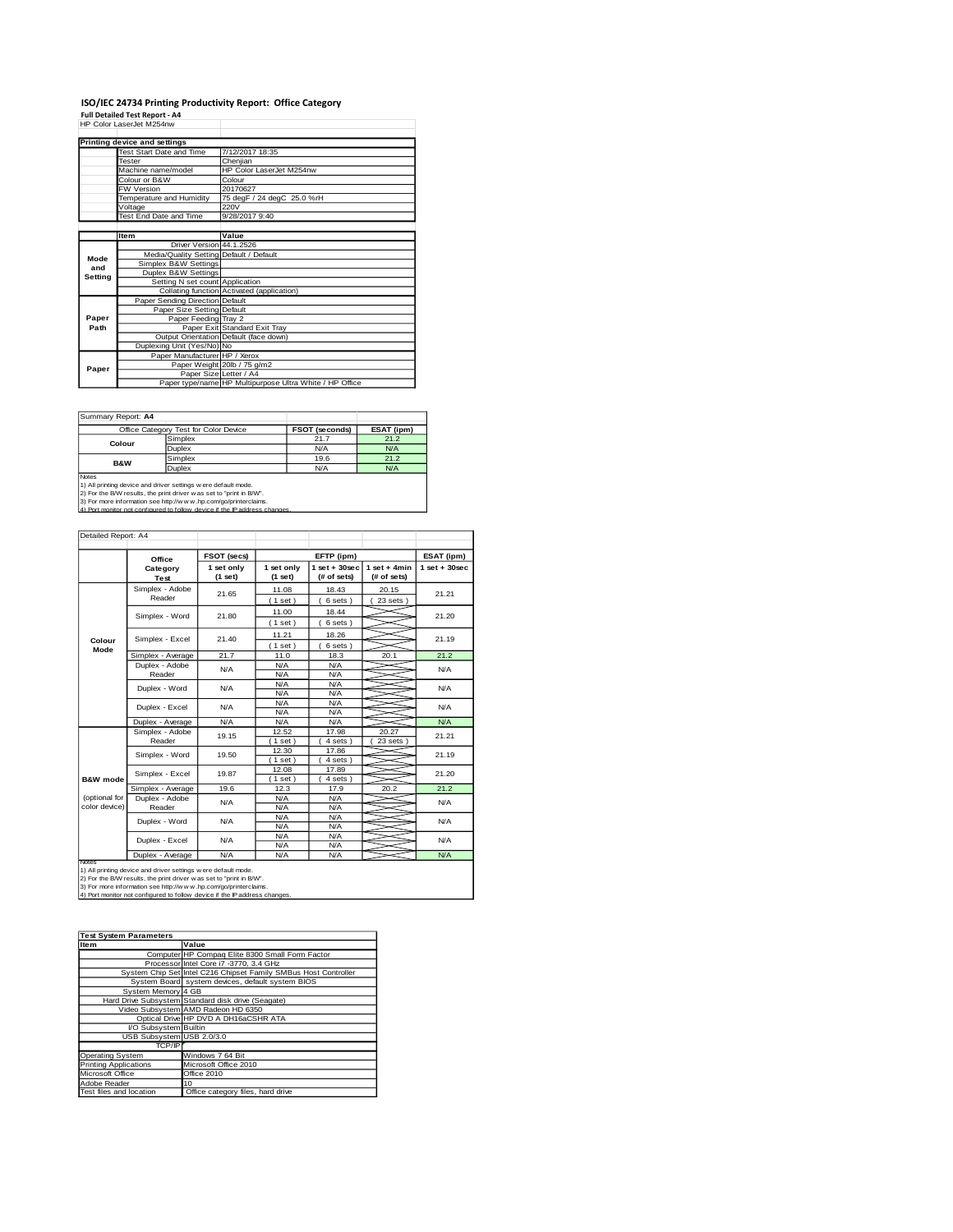### **ISO/IEC 24734 Printing Productivity Report: Office Category Feature Performance Full Report - Office Feature Performance Test** HP Color LaserJet M254nw

|         | Printing device and settings            |                                                         |
|---------|-----------------------------------------|---------------------------------------------------------|
|         | Test Start Date and Time                | 7/12/2017 18:35                                         |
|         | Tester                                  | Cheniian                                                |
|         | Machine name/model                      | HP Color LaserJet M254nw                                |
|         | Colour or B&W                           | Colour                                                  |
|         | <b>FW Version</b>                       | 20170627                                                |
|         | Temperature and Humidity                | 75 degF / 24 degC 25.0 %rH                              |
|         | Voltage                                 | 220V                                                    |
|         | Test End Date and Time                  | 9/28/2017 9:40                                          |
|         |                                         |                                                         |
|         | <b>Item</b>                             | Value                                                   |
|         | Driver Version 44.1.2526                |                                                         |
| Mode    | Media/Quality Setting Default / Default |                                                         |
| and     | Simplex B&W Settings                    |                                                         |
| Setting | Duplex B&W Settings                     |                                                         |
|         | Setting N set count Application         |                                                         |
|         |                                         | Collating function Activated (application)              |
|         | Paper Sending Direction Default         |                                                         |
|         | Paper Size Setting Default              |                                                         |
| Paper   | Paper Feeding Tray 2                    |                                                         |
| Path    |                                         | Paper Exit Standard Exit Tray                           |
|         |                                         | Output Orientation Default (face down)                  |
|         | Duplexing Unit (Yes/No) No              |                                                         |
|         | Paper Manufacturer HP / Xerox           |                                                         |
| Paper   |                                         | Paper Weight 20lb / 75 g/m2                             |
|         | Paper Size Letter / A4                  |                                                         |
|         |                                         | Paper type/name HP Multipurpose Ultra White / HP Office |

 $\mathcal{L}_{\mathcal{A}}$ 

| <b>ISO Print Productivity Report: Feature Performance Test Summary</b>                                                                                                                                                                                                                         |               |      |                                  |  |  |  |
|------------------------------------------------------------------------------------------------------------------------------------------------------------------------------------------------------------------------------------------------------------------------------------------------|---------------|------|----------------------------------|--|--|--|
|                                                                                                                                                                                                                                                                                                |               |      | <b>Feature Performance Ratio</b> |  |  |  |
| <b>Printing Modes</b>                                                                                                                                                                                                                                                                          |               |      | A5 and Legal                     |  |  |  |
| (Feature Adobe Reader - Office test file)                                                                                                                                                                                                                                                      |               |      |                                  |  |  |  |
| A5 Landscape Feed - Colour                                                                                                                                                                                                                                                                     | Simplex       | 82%  | 87%                              |  |  |  |
| <b>A5 Portrait Feed - Colour</b>                                                                                                                                                                                                                                                               | Simplex       | 59%  | 26%                              |  |  |  |
| Legal - Colour                                                                                                                                                                                                                                                                                 | Simplex       |      |                                  |  |  |  |
| Legal - Colour                                                                                                                                                                                                                                                                                 | <b>Duplex</b> |      |                                  |  |  |  |
| A5 Landscape Feed - B/W                                                                                                                                                                                                                                                                        | Simplex       | 140% | 181%                             |  |  |  |
| <b>A5 Portrait Feed - B/W</b>                                                                                                                                                                                                                                                                  | Simplex       | 58%  | 26%                              |  |  |  |
| Legal - B/W                                                                                                                                                                                                                                                                                    | Simplex       |      |                                  |  |  |  |
| Legal - B/W<br><b>Duplex</b>                                                                                                                                                                                                                                                                   |               |      |                                  |  |  |  |
| Notes<br>1) All printing device and driver settings w ere default mode.<br>2) Test conducted w ith 8-paper Office Feature Performance file.<br>3) For more information see http://w w w .hp.com/go/printerclaims.<br>4) Port monitor not configured to follow device if the IP address changes |               |      |                                  |  |  |  |

| Feature Performance Full Report - Feature Printing Mode: 'Office' Feature Performance Test                                                                                                                                                                                                          |                              |                            |                            |                                 |                                         |                                      |
|-----------------------------------------------------------------------------------------------------------------------------------------------------------------------------------------------------------------------------------------------------------------------------------------------------|------------------------------|----------------------------|----------------------------|---------------------------------|-----------------------------------------|--------------------------------------|
| <b>Printing Modes</b><br><b>Feature Adobe Reader - Office</b>                                                                                                                                                                                                                                       | <b>Base Printing</b><br>Mode |                            | <b>Feature Performance</b> |                                 |                                         |                                      |
| test file (8-page)                                                                                                                                                                                                                                                                                  |                              |                            | A5 and Legal               |                                 |                                         |                                      |
|                                                                                                                                                                                                                                                                                                     | <b>FSOT</b><br>Base          | <b>ESAT</b><br><b>Base</b> | 1 set<br>FSOT (secs)       | $1$ set $+30$ sec<br>ESAT (ipm) | FSOT (base)<br><b>FSOT</b><br>(feature) | <b>ESAT (feature)</b><br>ESAT (base) |
| Simplex A5 Landscape Feed - Colour                                                                                                                                                                                                                                                                  | 32.88                        | 21.2                       | 40.19                      | 18.6                            | 82%                                     | 87%                                  |
| Simplex A5 Portrait Feed - Colour                                                                                                                                                                                                                                                                   | 32.88                        | 21.2                       | 56.13                      | 5.7                             | 59%                                     | 26%                                  |
| Legal Simplex - Colour                                                                                                                                                                                                                                                                              | 32.88                        | 21.2                       |                            |                                 |                                         |                                      |
| Legal Duplex - Colour                                                                                                                                                                                                                                                                               | 32.88                        | 21.2                       |                            |                                 |                                         |                                      |
| Simplex A5 Landscape Feed - B/W                                                                                                                                                                                                                                                                     | 31.36                        | 21.19                      | 22.48                      | 38.5                            | 140%                                    | 181%                                 |
| Simplex A5 Portrait Feed - B/W                                                                                                                                                                                                                                                                      | 31.36                        | 21.19                      | 54.42                      | 5.7                             | 58%                                     | 26%                                  |
| Legal Simplex - B/W                                                                                                                                                                                                                                                                                 | 31.36                        | 21.19                      |                            |                                 |                                         |                                      |
| Legal Duplex - B/W<br>31.36<br>21.19                                                                                                                                                                                                                                                                |                              |                            |                            |                                 |                                         |                                      |
| <b>Notes</b><br>1) All printing device and driver settings were default mode.<br>2) Test conducted with 8-paper Office Feature Performance file<br>3) For more information see http://w w w .hp.com/go/printerclaims.<br>4) Port monitor not configured to follow device if the IP address changes. |                              |                            |                            |                                 |                                         |                                      |

|        | <b>Test System Parameters</b> |                                                                 |  |  |
|--------|-------------------------------|-----------------------------------------------------------------|--|--|
|        | <b>Item</b>                   | Value                                                           |  |  |
|        |                               | Computer HP Compaq Elite 8300 Small Form Factor                 |  |  |
|        |                               | Processor Intel Core i7 -3770, 3.4 GHz                          |  |  |
|        |                               | System Chip Set Intel C216 Chipset Family SMBus Host Controller |  |  |
|        |                               | System Board system devices, default system BIOS                |  |  |
| Test   | System Memory 4 GB            |                                                                 |  |  |
| System |                               | Hard Drive Subsystem Standard disk drive (Seagate)              |  |  |
|        |                               | Video Subsystem AMD Radeon HD 6350                              |  |  |
|        |                               | Optical Drive HP DVD A DH16aCSHR ATA                            |  |  |
|        | I/O Subsystem Builtin         |                                                                 |  |  |
|        | USB Subsystem USB 2.0/3.0     |                                                                 |  |  |
| VO.    | TCP/IP                        |                                                                 |  |  |
|        | <b>Operating System</b>       | Windows 7 64 Bit                                                |  |  |
|        | <b>Printing Applications</b>  | Microsoft Office 2010                                           |  |  |
|        | Software Microsoft Office     | Office 2010                                                     |  |  |
|        | Adobe Reader                  | 10                                                              |  |  |
|        | Test files and location       | Office category files, hard drive                               |  |  |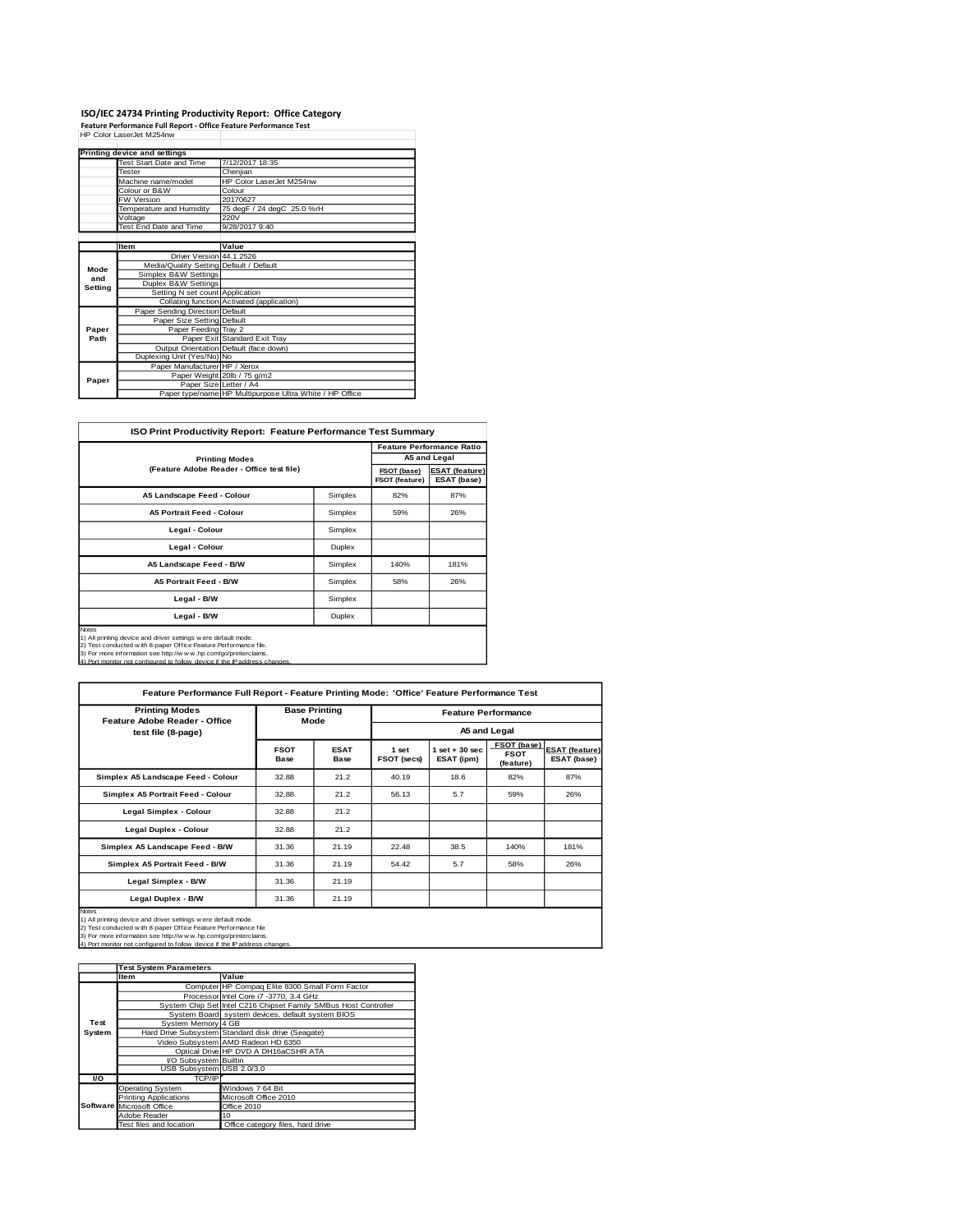#### **ISO/IEC 17629 First Print Out Time Report: Office Category Full Detailed Test Report - LETTER** HP Color LaserJet M254nw

|            | Printing device and settings               |                                |  |  |  |  |
|------------|--------------------------------------------|--------------------------------|--|--|--|--|
|            | Test Start Date and Time                   | 7/12/2017 18:35                |  |  |  |  |
|            | Tester                                     | Cheniian                       |  |  |  |  |
|            | Machine name/model                         | HP Color LaserJet M254nw       |  |  |  |  |
|            | Colour or B&W                              | Colour                         |  |  |  |  |
|            | FW Version                                 | 20170627                       |  |  |  |  |
|            | Configuration (options)                    | Default                        |  |  |  |  |
|            | Controller                                 | 11500                          |  |  |  |  |
|            | Printing device page count                 | Not Specified                  |  |  |  |  |
|            | Printing supplies page count Not Specified |                                |  |  |  |  |
|            | Temperature and Humidity                   | 75 degF / 24 degC 25.0 %rH     |  |  |  |  |
|            | Voltage                                    | 220V<br>9/28/2017 9:40         |  |  |  |  |
|            | Test End Date and Time                     |                                |  |  |  |  |
|            |                                            |                                |  |  |  |  |
|            | <b>Item</b>                                | Value                          |  |  |  |  |
| Mode       | PDL and driver version                     | 44.1.2526                      |  |  |  |  |
| and        | Print Quality mode                         | default                        |  |  |  |  |
| Setting    | <b>B&amp;W</b> settings                    | default                        |  |  |  |  |
|            | Paper feed orientation                     | Short Edge                     |  |  |  |  |
| Paper      | Paper type setting                         | default                        |  |  |  |  |
|            | Paper feeding                              | Standard cassette              |  |  |  |  |
|            | Paper exit                                 | Standard exit tray             |  |  |  |  |
| Paper Path | Output orientation                         | default (face up or face down) |  |  |  |  |

**ISO First Page Out Time Summary Report: Office Category**

|                |         | FPOT from Ready (seconds) |
|----------------|---------|---------------------------|
|                |         |                           |
| Color          | Simplex | 11.97                     |
|                | Duplex  |                           |
| <b>B&amp;W</b> | Simplex | 10.53                     |
|                | Duplex  |                           |

Notes<br>1) All printing device and driver settings were default mode.<br>2) For the BW results, the print driver was set to "print in BW".<br>3) For more information see http://www.hp.com/gofprinterclaims.<br>4) Port monitor not conf

|                                                        |                                                                                                                                                                                                                                                                                                                                                                                                          | ISO First Page Out Time Report: Office Category |                            |                              |                            |                    |  |  |
|--------------------------------------------------------|----------------------------------------------------------------------------------------------------------------------------------------------------------------------------------------------------------------------------------------------------------------------------------------------------------------------------------------------------------------------------------------------------------|-------------------------------------------------|----------------------------|------------------------------|----------------------------|--------------------|--|--|
| <b>Detailed Report: LETTER</b>                         |                                                                                                                                                                                                                                                                                                                                                                                                          |                                                 |                            |                              |                            |                    |  |  |
|                                                        |                                                                                                                                                                                                                                                                                                                                                                                                          | Word<br>(seconds)                               | Excel<br>(seconds)         | Adobe<br>Reader<br>(seconds) | Average<br>(seconds)       | <b>Delay Time</b>  |  |  |
|                                                        | FPOT from Ready - Simplex                                                                                                                                                                                                                                                                                                                                                                                | 11.94                                           | 11.63                      | 12.34                        | 11.97                      | 49 Seconds         |  |  |
|                                                        | FPOT from Ready - Duplex                                                                                                                                                                                                                                                                                                                                                                                 |                                                 |                            |                              |                            |                    |  |  |
| <b>Color Mode</b>                                      | FPOT from Sleep - Simplex                                                                                                                                                                                                                                                                                                                                                                                |                                                 |                            | 12.52                        |                            | 61 Minutes         |  |  |
|                                                        | Recovery Time                                                                                                                                                                                                                                                                                                                                                                                            |                                                 |                            | 0.2                          |                            |                    |  |  |
|                                                        | FPOT from Off - Simplex                                                                                                                                                                                                                                                                                                                                                                                  |                                                 |                            | 69.83                        |                            |                    |  |  |
|                                                        | Warm-up Time                                                                                                                                                                                                                                                                                                                                                                                             |                                                 |                            | 57.49                        |                            |                    |  |  |
|                                                        | FPOT from Ready - Simplex                                                                                                                                                                                                                                                                                                                                                                                | 10.41                                           | 10.59                      | 10.58                        | 10.53                      | 49 Seconds         |  |  |
|                                                        | FPOT from Ready - Duplex                                                                                                                                                                                                                                                                                                                                                                                 |                                                 |                            |                              |                            |                    |  |  |
| <b>B&amp;W Mode</b>                                    | FPOT from Sleep - Simplex                                                                                                                                                                                                                                                                                                                                                                                |                                                 |                            | 11.87                        |                            | 61 Minutes         |  |  |
|                                                        |                                                                                                                                                                                                                                                                                                                                                                                                          |                                                 |                            |                              |                            |                    |  |  |
|                                                        | Recovery Time                                                                                                                                                                                                                                                                                                                                                                                            |                                                 |                            | 1.3                          |                            |                    |  |  |
|                                                        | FPOT from Off - Simplex                                                                                                                                                                                                                                                                                                                                                                                  |                                                 |                            | 68.33                        |                            |                    |  |  |
| Notes                                                  | Warm-up Time                                                                                                                                                                                                                                                                                                                                                                                             |                                                 |                            | 57.75                        |                            |                    |  |  |
| <b>HP Data Table</b><br><b>Detailed Report: LETTER</b> | 1) All printing device and driver settings were default mode.<br>2) For the B/W results, the print driver was set to "print in B/W".<br>3) For more information see http://www.hp.com/go/printerclaims.<br>4) Port monitor not configured to follow device if the IP address changes.<br>5) Page counts w ere collected after completion of the tests.<br>6) Details for FROT from Sleep are shown below |                                                 |                            |                              |                            |                    |  |  |
|                                                        |                                                                                                                                                                                                                                                                                                                                                                                                          | <b>FPOT Avg</b><br>(secs)                       | FPOT (secs)<br>Iteration 1 | FPOT (secs)<br>Iteration 2   | FPOT (secs)<br>Iteration 3 | <b>Application</b> |  |  |
|                                                        | FPOT from Sleep                                                                                                                                                                                                                                                                                                                                                                                          | 12.52                                           | 12.65                      | 12.38                        | N/A                        | Adobe Reader       |  |  |
| <b>Color Mode</b>                                      | FPOT from Sleep (15 minutes)<br>HP/Non ISO Test                                                                                                                                                                                                                                                                                                                                                          | 12.46                                           | 12.49                      | 12.43                        | N/A                        | Adobe Reader       |  |  |
| <b>B&amp;W Mode</b>                                    | FPOT from Sleep                                                                                                                                                                                                                                                                                                                                                                                          | 11.87                                           | 11.92                      | 11.81                        | N/A                        | Adobe Reader       |  |  |

1) All printing device and driver settings w ere default mode.<br>2) For the B/W results, the print driver w as set to "print in B/W".<br>3 DLP includes detailed iterations as data measurements may vary run to run.

|                                  | <b>Test System Parameters</b> |                                                       |  |  |  |  |
|----------------------------------|-------------------------------|-------------------------------------------------------|--|--|--|--|
|                                  | <b>Item</b>                   | Value                                                 |  |  |  |  |
|                                  | Computer                      | HP Compaq Elite 8300 Small Form Factor                |  |  |  |  |
|                                  | Processor                     | Intel Core i7 -3770, 3.4 GHz                          |  |  |  |  |
|                                  | System Chip Set               | Intel C216 Chipset Family SMBus Host Controller       |  |  |  |  |
|                                  | System Board                  | system devices, default system BIOS                   |  |  |  |  |
| Test                             | System Memory                 | 4 GB                                                  |  |  |  |  |
| System                           | Hard Drive Subsystem          | Standard disk drive (Seagate)                         |  |  |  |  |
|                                  | Video Subsystem               | AMD Radeon HD 6350                                    |  |  |  |  |
|                                  | Optical Drive                 | HP DVD A DH16aCSHR ATA                                |  |  |  |  |
|                                  | VO Subsystem                  | <b>Builtin</b>                                        |  |  |  |  |
|                                  | <b>USB Subsystem</b>          | USB 2.0/3.0                                           |  |  |  |  |
| Printing<br>Device<br>Connection | TCP/IP                        | 10/1000                                               |  |  |  |  |
|                                  | <b>Operating System</b>       | Windows 7 Business/Ultimate, 64 bit, Build 7601, SP 1 |  |  |  |  |
|                                  | <b>Printing Applications</b>  | Microsoft Office 2010 SP2                             |  |  |  |  |
| Software                         |                               | Adobe Reader 10.1.4                                   |  |  |  |  |
|                                  | <b>Print Driver</b>           | 44.1.2526                                             |  |  |  |  |